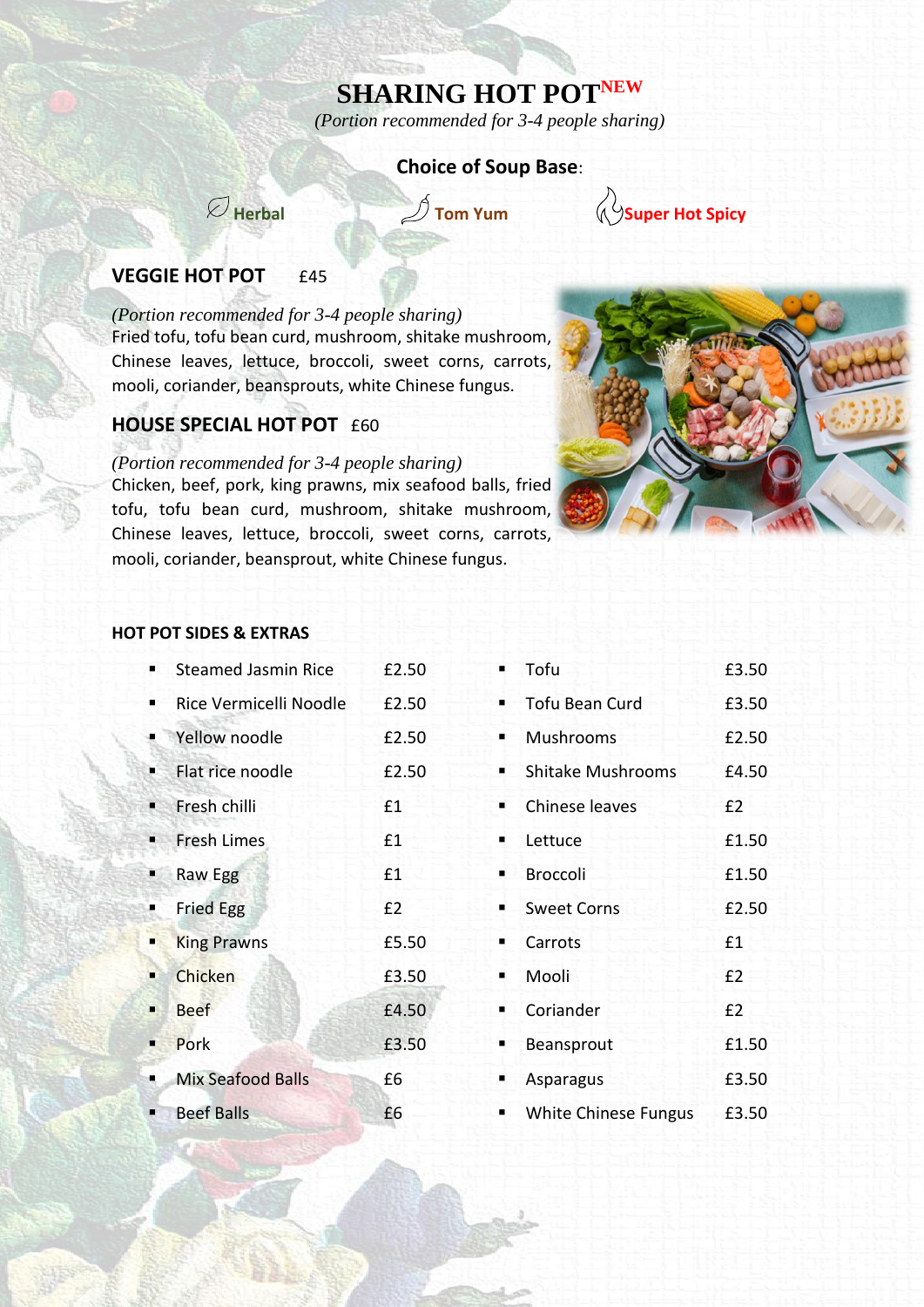## **CHEF'S SPECIAL**

## *Allergies: gluten*

# *(All items can be made gluten free on request)*

## 116. Bò Lúc Lắc/Shaking Beef **£14.99**

Tender diced beef pan grilled with chilli, garlic, and mixed Asian herbs, served with our sweet soy sauce.

117. Heo Quay Sả Ót/Pork Lemongrass £14.99

Crispy chopped Belly Pork pan fried in Lemongrass and peppers, served with our sweet fish sauce.

118. Gà Rang Sả Ót/Chicken Lemongrass £13.99

Spicy sliced chicken breast stir-fried in Lemongrass and peppers, served with sweet spicy fish sauce.

119. Bò Xào Măng Tây/Beef Asparagus £14.99

Tender sliced beef stir-fried with crunchy fresh Asparagus in our delicious sauces

120. Tôm Xào Măng Tây/King Prawn Asparagus £15.99

Fresh extra-large King Prawn stir-fried with crunchy fresh Asparagus and mixed veggies in our delicious sauces (contain shellfish)

Additional Side

| Steamed Jasmin rice (V, VG) | £2.50 |
|-----------------------------|-------|
| <b>Egg Fried Rice</b>       | £3.50 |
| <b>Stir-fried Noodle</b>    | £3.50 |
| Mixed Salad (V, VG)         | £2.50 |

## **VEGETARIAN/VEGAN SPECIAL**

## *Allergies: soy, gluten (some items can be made gluten free on request)*

121. Đậu Phụ Xào Măng Tây / Tofu Asparagus (V, VG) £13.69

Tofu stir-fired with crunchy fresh Asparagus and mushrooms.

122. Đậu Phụ Chiên Sả Ớt / Tofu Lemongrass (V, VG) £12.99

Crispy fried Tofu in spicy lemongrass and peppers, served with sweet spicy soy sauce. Additional Side

| Steamed Jasmin rice (V, VG)                | £2.50 |
|--------------------------------------------|-------|
| Vegetarian stir-fried Noodle (V, VG) £3.50 |       |
| Mixed Salad (V, VG)                        | £2.50 |

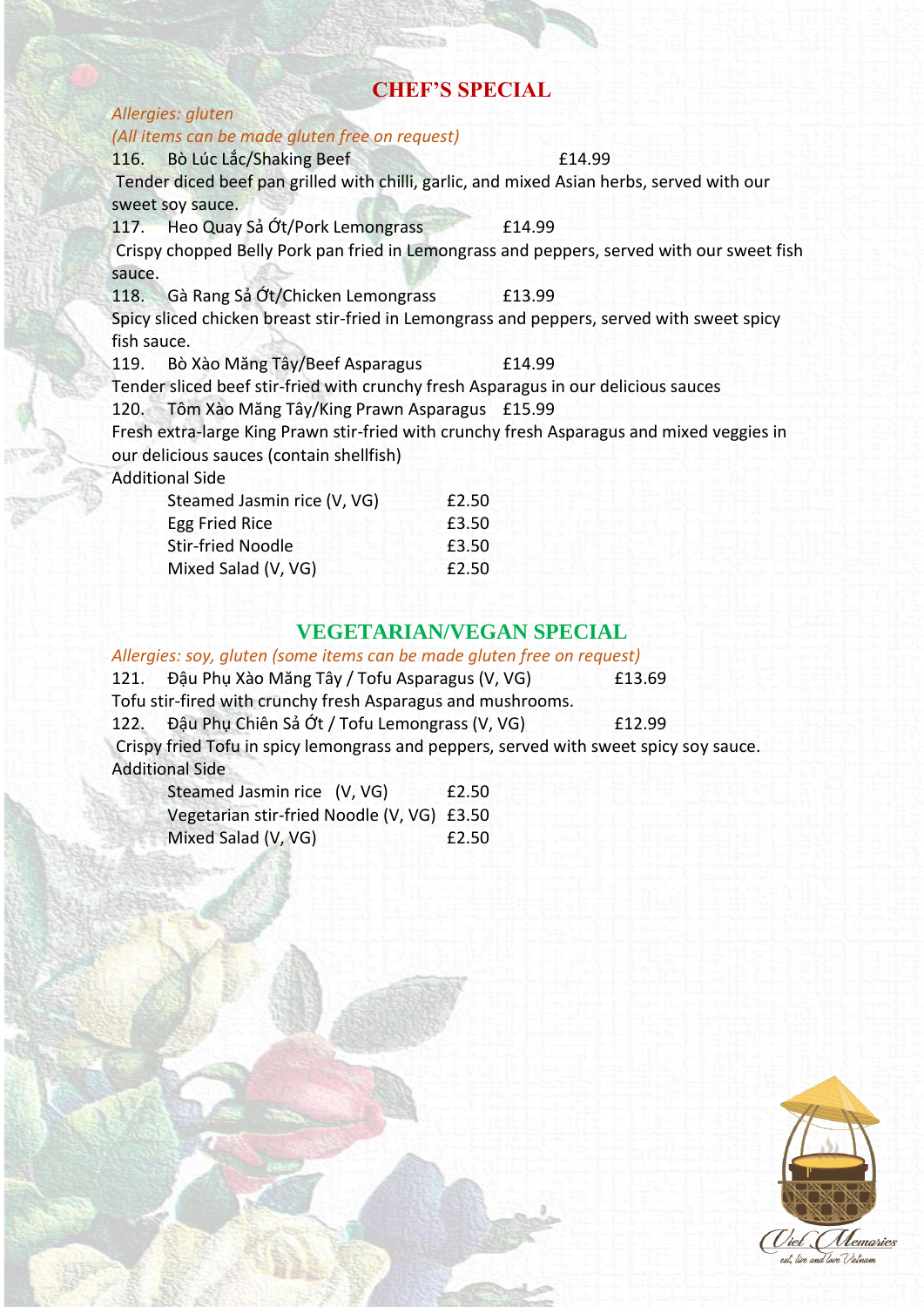# **STARTERS/ KHAI VỊ**

**Spicy Thai Larb Lettuce Wraps** (Gỏi cuốn Thái) New

*Allergies: some items contain nuts, gluten, soy*

*(All item can be made Gluten Free on request)*

*Spicy salad that is flavoured with fish sauce (or soy sauce), lime juice, roasted rice powder, chilli, fresh herbs. Served in lettuce wraps.*

| 7.  | King Prawn Larb                        | £10.99 |
|-----|----------------------------------------|--------|
|     | (Allergies: shellfish) (Gỏi tôm)       |        |
| 8.  | <b>Grilled Beef Larb</b>               | £9.39  |
|     | (Gỏi bò)                               |        |
| 8.  | <b>Grilled Duck Larb</b>               | £9.39  |
|     | (Gỏi vịt)                              |        |
| 9.  | <b>Grilled Chicken Larb</b>            | £8.99  |
|     | (Gỏi gà)                               |        |
| 10. | <b>Grilled Pork Larb</b>               | £8.99  |
|     | (Gỏi heo)                              |        |
| 11. | Tofu Larb (V, VG)                      | £8.49  |
|     | (Allergies: soy, gluten) (Gỏi đậu phụ) |        |
| 12. | Mushroom Larb (V, VG)                  | £8.49  |
|     |                                        |        |

(Allergies: soy, gluten) (Gỏi nấm)

#### **Vietnamese Summer Rolls** (Gỏi cuốn)

#### *(All items can be made Gluten Free on request)*

*Fresh, crunchy herbs, lettuce, carrot, daikon, and selection of meat, seafood, tofu, are all wrapped up into gossamer thin sheets of rice paper, and then dipped in traditional Vietnamese sweet & spicy sauce.*

| $\mathbf{1}$ . | King Prawn Summer Rolls                     | £8.99 |
|----------------|---------------------------------------------|-------|
|                | (Allergies: shellfish) (Gỏi cuốn tôm)       |       |
| 2.             | <b>Grilled Beef Summer Rolls</b>            | £8.69 |
|                | (Gỏi cuốn thịt bò)                          |       |
| 3.             | <b>Grilled Chicken Summer Rolls</b>         | £7.99 |
|                | (Gỏi cuốn thịt gà)                          |       |
| $\overline{4}$ | <b>Grilled Pork Summer Rolls</b>            | £8.49 |
|                | (Gỏi cuốn thịt heo)                         |       |
| 5.             | Tofu Summer Rolls (V. VG)                   | £7.99 |
|                | (Allergies: soy, gluten) (Gỏi cuốn đậu phụ) |       |
| 6.             | Mango Summer Rolls (V. VG)                  | £7.99 |
|                |                                             |       |

(Allergies: soy, gluten) (Gỏi cuốn xoài)

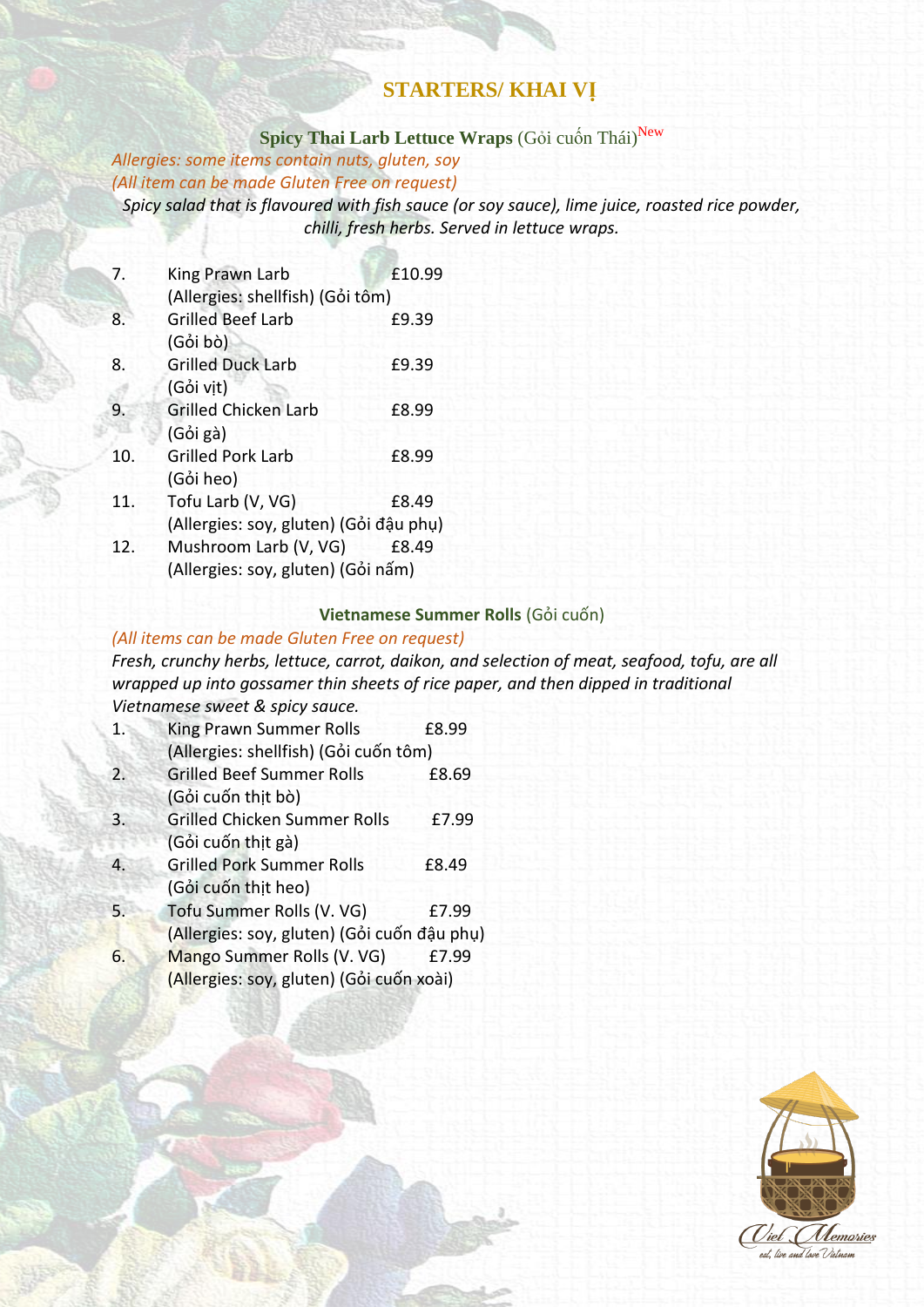**Fresh Green Papaya Salad** (Gỏi Đu Đủ Xanh) *Allergies: some items contain nuts, gluten, soy (All item can be made Gluten Free on request)*

*Fresh, crunchy young papaya mixed with selection of meat, seafood, tofu, Vietnamese sweet & sour salad dressing, garnished with mixed fresh herbs, chilli, crispy shallots, and crunchy* 

|     |                                                   | peanuts. |
|-----|---------------------------------------------------|----------|
| 7.  | King Prawn Papaya salad                           | £9.99    |
|     | (Allergies: shellfish) (Gỏi tôm đu đủ xanh)       |          |
| 8.  | <b>Grilled Beef Papaya salad</b>                  | £9.39    |
|     | (Gỏi bò đu đủ xanh)                               |          |
| 9.  | Grilled Chicken Papaya salad                      | £8.99    |
|     | (Gỏi gà đu đủ xanh)                               |          |
| 10. | Grilled Pork Papaya salad                         | £8.99    |
|     | (Gỏi heo đu đủ xanh)                              |          |
| 11. | Tofu Papaya salad (V, VG)                         | £8.49    |
|     | (Allergies: soy, gluten) (Gỏi đậu phụ đu đủ xanh) |          |
| 12. | Mango Papaya salad (V, VG)                        | £8.49    |
|     | (Allergies: soy, gluten) (Gỏi xoài đu đủ xanh)    |          |

#### **Toasted Sweet Buns**

#### *Allergies: dairy, egg*

| 13. | Char-siu Pork Bun                 | £4.99 |
|-----|-----------------------------------|-------|
|     | (Bánh bao nướng nhân thịt xá xíu) |       |
| 14. | Pork Floss Bun                    | £4.99 |

(Bánh mì ruốc thịt heo)

## **BÁNH MÌ/ Vietnamese Baguette Sandwiches**

#### *Allergies: gluten, soy, fish, shellfish*

*Crisply toasted baguette stuffed with selection of BBQ grilled meats or Tofu (V, VG), Cucumber, Carrot & Daikon pickle, Fresh Chilli, Coriander, Vietnamese sweet & sour sauce* 15. Original Banh Mi (Stuffed with pork roll, pate, grilled pork) £9.89

| <b>Grilled Beef Banh Mi</b> | £9.59 |                                         |
|-----------------------------|-------|-----------------------------------------|
| (Bánh mì kẹp bò nướng)      |       |                                         |
| Grilled Chicken Banh Mi     |       | £9.29                                   |
| (Bánh mì kẹp gà nướng)      |       |                                         |
| <b>Grilled Pork Banh Mi</b> | £9.29 |                                         |
| (Bánh mì kẹp heo nướng)     |       |                                         |
| Crispy Pork Banh Mi         | £9.59 |                                         |
| (Bánh mì kẹp heo quay)      |       |                                         |
| Egg Banh Mi (V)             |       | £8.99                                   |
| (Bánh mì kẹp trứng ốp-la)   |       |                                         |
| Fried Tofu Banh Mi (V, VG)  | £8.99 |                                         |
| (Bánh mì chay)              |       |                                         |
|                             |       | (Bánh mì kẹp pate, chả lụa, thịt nướng) |

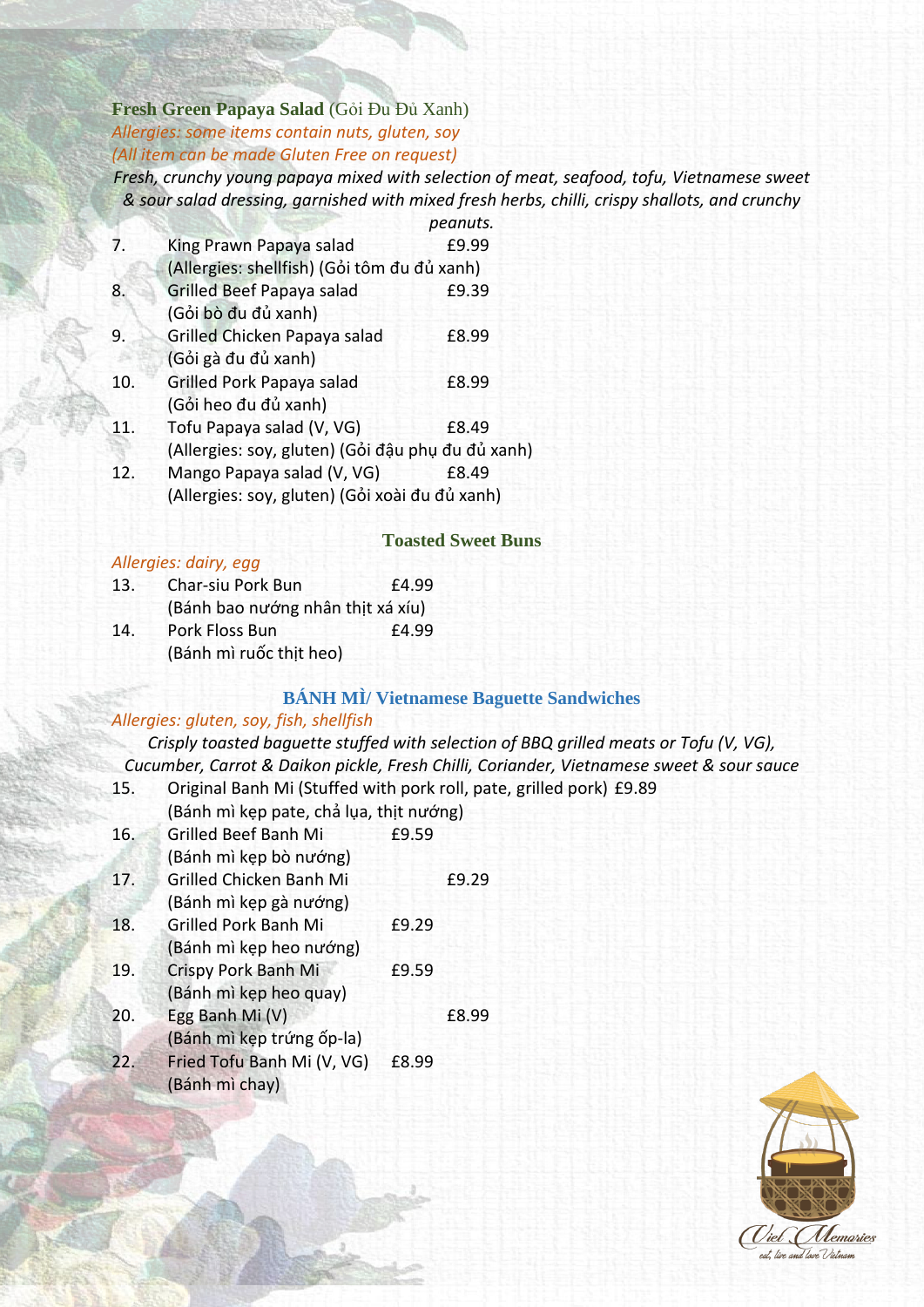#### **PHỞ/ Vietnamese Traditional Rice Noodle in Broth**

#### *(Gluten Free)*

*Pho consists of flat rice noodles, meat-based broth \*, accompanied lime, chili, beansprout and other extras herbs and spices on the side so that eaters can season the soup to their own taste. The balanced tastes of sweet, salty, spicy, and citrus are highly contagious; Pho usually becomes an instant favourite for anyone once visiting Vietnam.*

\*Veggie Broth is used for Tofu Pho (V, VG)

| 23. | <b>Beef House Special Pho</b>            |        | £12.99 |
|-----|------------------------------------------|--------|--------|
|     | (Mixture of different slices of beef)    |        |        |
|     | (Phở bò đặc biệt)                        |        |        |
| 24. | Chef's Special Pho                       | £12.99 |        |
|     | (Mixture of our signature grilled meats) |        |        |
|     | (Phở thập cẩm đặc biệt)                  |        |        |
| 26. | King prawn Pho (Phở Tôm)                 |        | £13.99 |
| 27. | Beef Pho (Phở bò tái)                    | £11.99 |        |
| 28. | Beef Ball Pho (Phở bò viên)              | £12.69 |        |
| 29. | Chicken Pho (Phở gà)                     | £11.99 |        |
| 31. | Tofu Pho (V, VG)                         | £11.49 |        |
|     | (Phở Chay) (Allergies: Soy)              |        |        |

## **BÚN TRỘN THỊT NƯỚNG/ Rice Noodle salad**

#### *(All items can be made gluten free on request) Allergies: All items include nuts, gluten*

*Warmly steamed thin rice noodle served with char-grilled meats or Tofu (V, VG), shredded cucumber, lettuce, carrot & daikon pickle, crispy shallot, roasted peanuts, Vietnamese salad* 

|     |                                 | dressing.             |
|-----|---------------------------------|-----------------------|
| 32. | <b>Grilled Beef Bun Tron</b>    | £13.39                |
|     | (Bún Trôn Bò Nướng)             |                       |
| 33. | <b>Grilled Chicken Bun Tron</b> | £12.99                |
|     | (Bún Trộn Gà Nướng)             |                       |
| 34. | <b>Grilled Pork Bun Tron</b>    | £12.99                |
|     | (Bún Trộn Heo Nướng)            |                       |
| 36. | Tofu Bun Tron (V, VG)           | £12.49                |
|     | (Bún trộn chay)                 |                       |
| 37. | <b>King Prawn Bun Tron</b>      | £14.99                |
|     | (Bún Trộn Tôm)                  |                       |
|     | <b>Add-in Options:</b>          |                       |
|     | Fried Eggs (Trứng ốp-la) £2.00  |                       |
|     | <b>Steamed Pork Omelette</b>    | (Chả trứng hấp) £2.50 |

# *<i><u>Viel Memories</u>* eat, live and lave Vietnam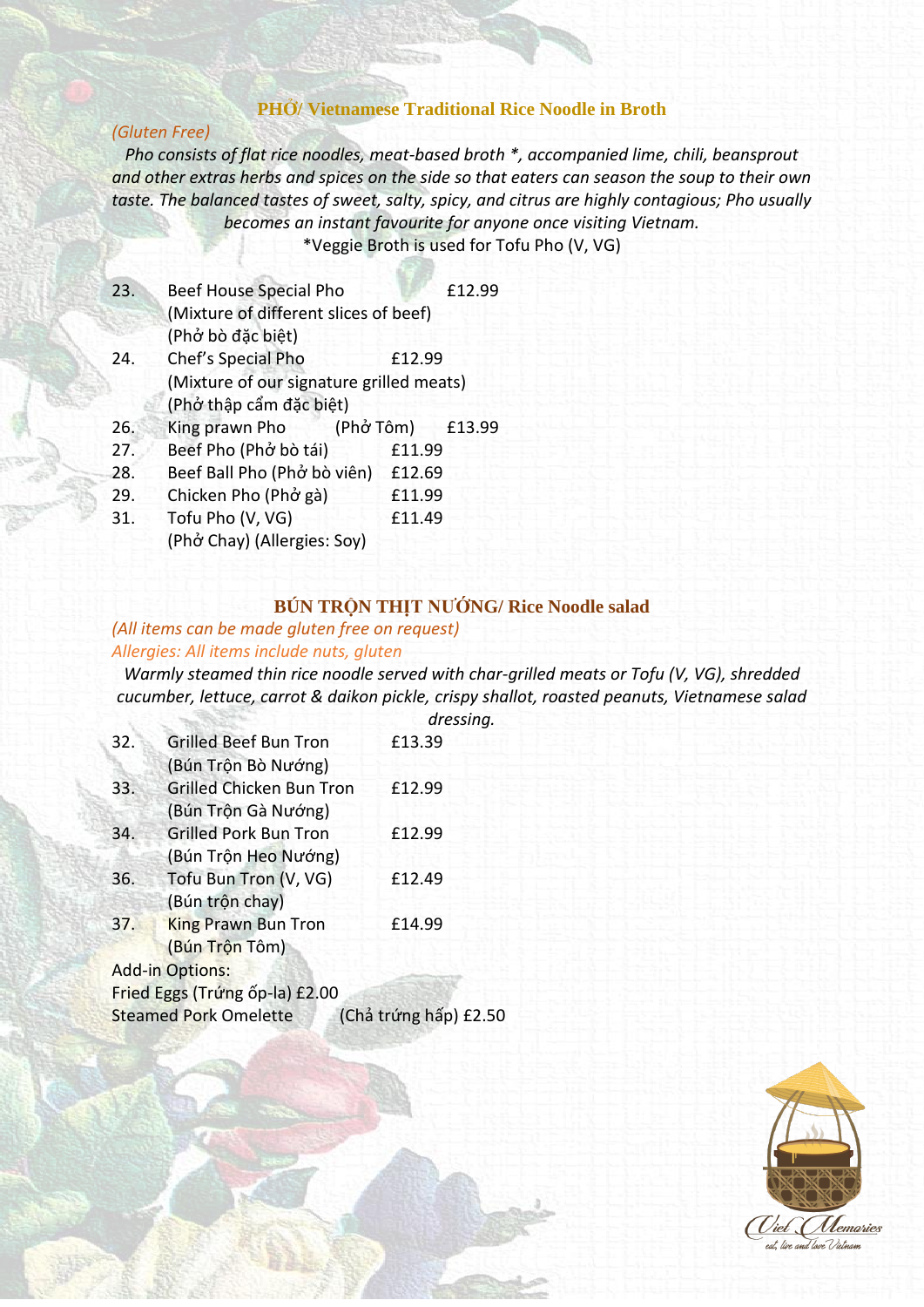## **CƠM TẤM/ Vietnamese Steamed Rice Dishes**

## *(All items can be made gluten free on request)*

*Steamed Jasmin rice served with selection of tasty char-grilled meats or Tofu (V, VG), soft fried egg\*, sliced cucumber, tomato, carrot & daikon pickle, and Vietnamese sauce. Allergies: egg (\*Soft fried egg does not come with Tofu Com Tam.)*

|                                                   | £15.99                                               |
|---------------------------------------------------|------------------------------------------------------|
| (BBQ pork chop, fried egg, steamed pork omelette) |                                                      |
|                                                   |                                                      |
| King Prawn Com Tam                                | £14.99                                               |
| (Cơm Tấm Hải Sản)                                 |                                                      |
| <b>Grilled Beef Com Tam</b>                       | £13.99                                               |
| (Cơm Tấm Bò Nướng)                                |                                                      |
| <b>Grilled Chicken Com Tam</b>                    | £12.69                                               |
| (Cơm Tấm Gà Nướng)                                |                                                      |
| <b>Grilled Pork Com Tam</b>                       | £12.69                                               |
| (Cơm Tấm Heo Nướng)                               |                                                      |
| Fried Tofu Com Tam (V, VG) £11.99                 |                                                      |
| (Cơm Tấm Chay) (Allergies: soy, gluten)           |                                                      |
| Crispy Duck Com Tam                               | £13.99 (New!)                                        |
| (Cơm Tấm Đùi Vịt)                                 |                                                      |
|                                                   | <b>Com Tam Special</b><br>(Cơm Tấm sườn, chả, ốp-la) |

## **CƠM CHIÊN /FRIED RICE DISHES**

## *(All items can be made gluten free on request)* 45. House Special Fried Rice £11.99 (Mixture of our signature grilled meats) (Cơm Chiên Đặc Biệt) 47. King prawn Fried Rice £13.99 (Cơm chiên tôm) (Allergies: shellfish) 48. Grilled Beef Fried Rice £11.99 (Cơm Chiên Bò Nướng) 49. Grilled Chicken Fried Rice £11.49 (Cơm Chiên Gà Nướng) 50. Grilled Pork Fried Rice £11.49 (Cơm Chiên Heo Nướng) 51. Tofu Fried Rice (V, VG) 610.99 (Cơm Chiên đậu phụ) (Allergies: Soy, Gluten)

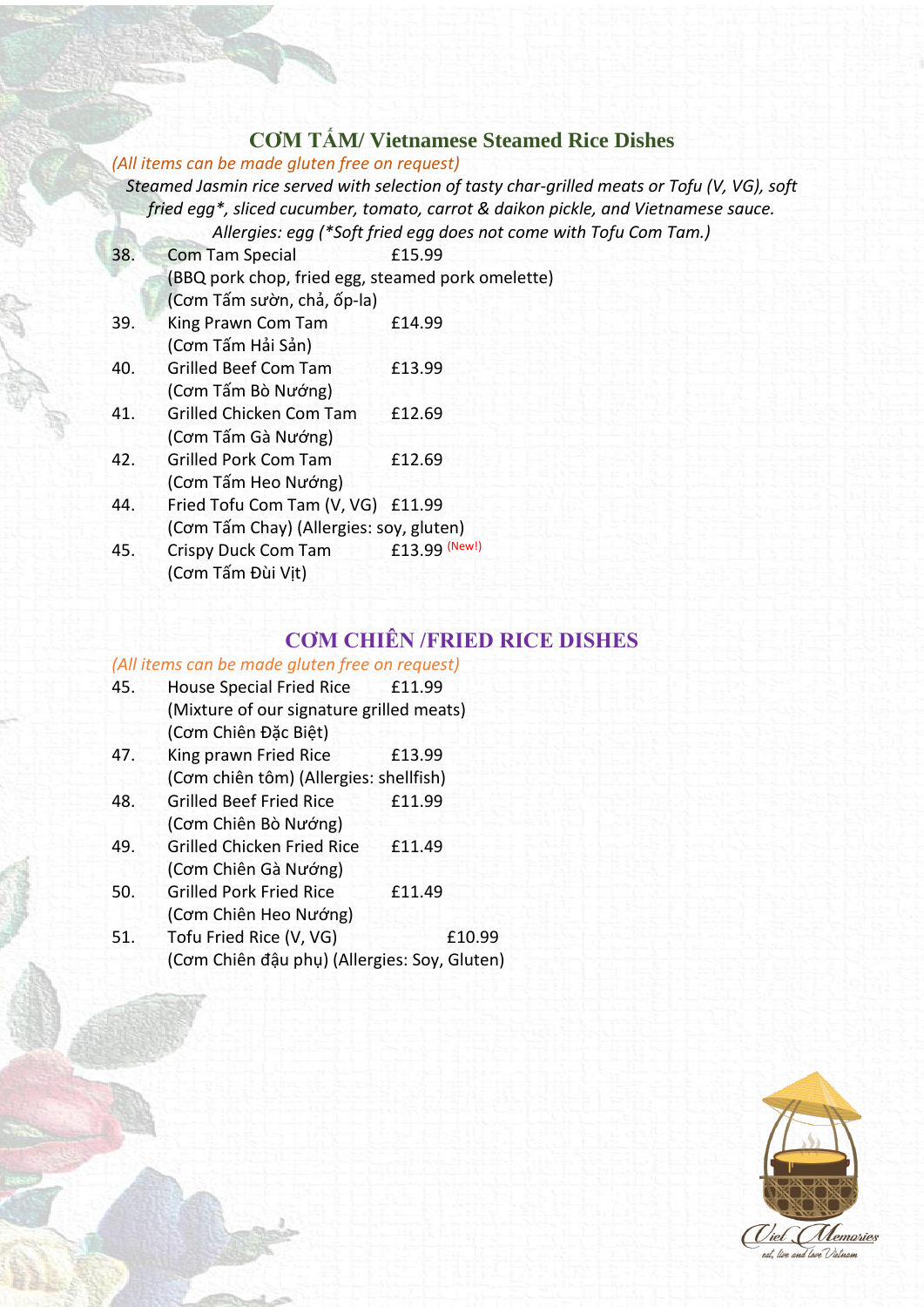## **MÌ XÀO/ Stir Fried Noodle Dishes**

#### *Noodle options: Wheat Noodle/Rice noodle (All items can be made gluten free on request)*

| 52. | <b>House Special Stir-fried Noodle</b>   |        |  |  |  |
|-----|------------------------------------------|--------|--|--|--|
|     | (Mixture of our signature grilled meats) |        |  |  |  |
|     | (Mì Xào Đặc Biệt)                        |        |  |  |  |
| 54. | King prawn Stir-fried noodle             | £14.49 |  |  |  |
|     | (Allergies: shellfish) (Mì xào tôm)      |        |  |  |  |
| 55. | <b>Grilled Beef Stir-fried Noodle</b>    | £12.49 |  |  |  |
|     | (Mì Xào Bò Nướng)                        |        |  |  |  |
| 56. | <b>Grilled Chicken Stir-fried Noodle</b> | £11.99 |  |  |  |
|     | (Mì Xào Gà Nướng)                        |        |  |  |  |
| 57. | <b>Grilled Pork Stir-fried Noodle</b>    | £11.99 |  |  |  |
|     | (Mì Xào Heo Nướng)                       |        |  |  |  |
| 58. | Tofu Stir-fried Noodle (V, VG)           | £11.49 |  |  |  |
|     | (Allergies: Soy) (Mì Xào Chay)           |        |  |  |  |

## **MÌ CAY/ SUPER HOT & SPICY NOODLE IN BROTH**

## *Allergies: contain gluten (Gluten Free available on request)*

*Extreme hot and spicy noodles is paired with selection of tasty meat and seafood. 5 Levels of spicy to choose from. All the fire and flavour melded together with thick ramyun noodles make it hot as well as delicious*.

| 59. | King Prawn Super-Hot Noodle                          | £14.49 |
|-----|------------------------------------------------------|--------|
|     | (Allergies: shellfish) (Mì Cay Tôm)                  |        |
| 60. | <b>Grilled Beef Super-Hot Noodle</b>                 | £13.49 |
|     | (Mì Cay Bò)                                          |        |
| 61. | Grilled Chicken Super-Hot Noodle                     | £12.99 |
|     | (Mì Cay Gà)                                          |        |
| 62. | <b>Grilled Pork Super-Hot Noodle</b>                 | £12.99 |
|     | (Mì Cay Heo)                                         |        |
| 64. | Tofu Super-Hot Noodle (V, VG)                        | £12.49 |
|     | (Allergies: contains soy, mushroom) (Mì Cay Đậu Phụ) |        |